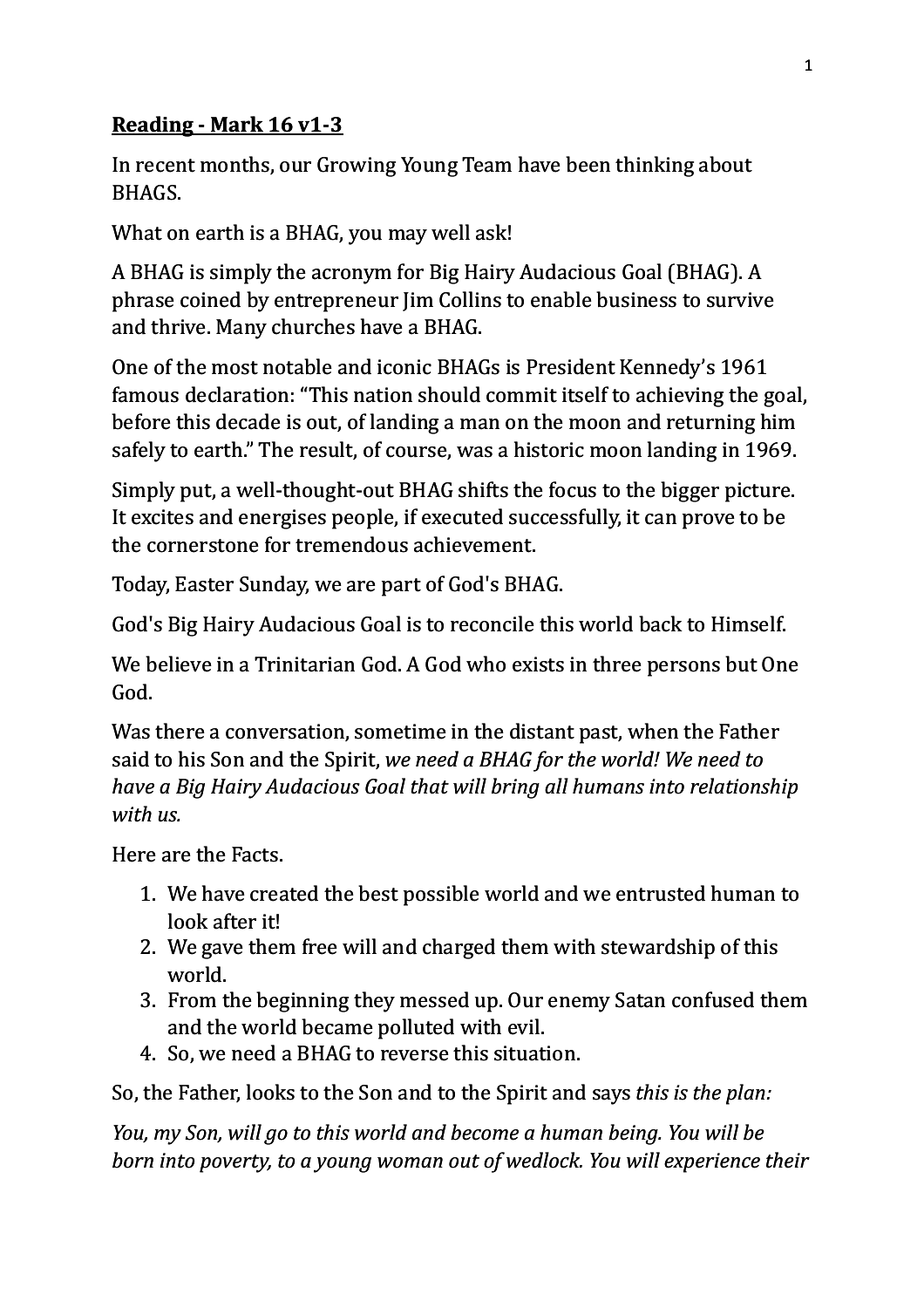*suffering, pain and rejection. You will be tempted as they are and you will wrestle with Satan on planet earth.*

*You will live with them for 33 years. On your 30<sup>th</sup> year, you will go preaching* that the Kingdom of God is near, and you tell them to turn to me in *repentance.* Some will listen, most will turn away. You will bring together 12 disciples, who have many weaknesses, one will betray you, one will deny you, and the rest will let you down when you need them most.

*You will go to a cross and die the cruellest of deaths between two criminals.* 

*They will think it is all over.* 

*Then* 3 days later, you will rise from death and through you all mankind will *be offered the choice of eternity. Your death and resurrection will be the pivotal point of human history.* 

*This is my plan, my will, my Big Hairy Audacious Goal.* 

*Are you willing to go and Spirit will you take over when my Son ascends back to heaven?* Your role Son and Spirit, is to make this BHAG – Big Hairy Audacious Goal a reality in the lives of millions upon millions of peopled and *the Goal is that my perfect Kingdom will one day be fully established on earth* and all sinful actions of greed, jealousy and hatred will be driven out of this *world* and a new Kingdom of love, joy and peace will be established where all *mankind will live in harmony, with no pain or death, ever to touch them again.*

*This in my BHAG. May it be accomplished.* 

Today we are gathered here, to celebrate God's BHAG.

The symbol of the BHAG, is the stone that was rolled away from Jesus' tomb.

The moment that the Sabbath was over, Mary Magdalene, Mary the mother of James and Salome go to the tomb to anoint Jesus' body. They wouldn't have slept much since Friday! They would have relived the crucifixion and there would be many tears and deep grief.

They were unaware of God's BHAG.

All they could see was the death of a good man.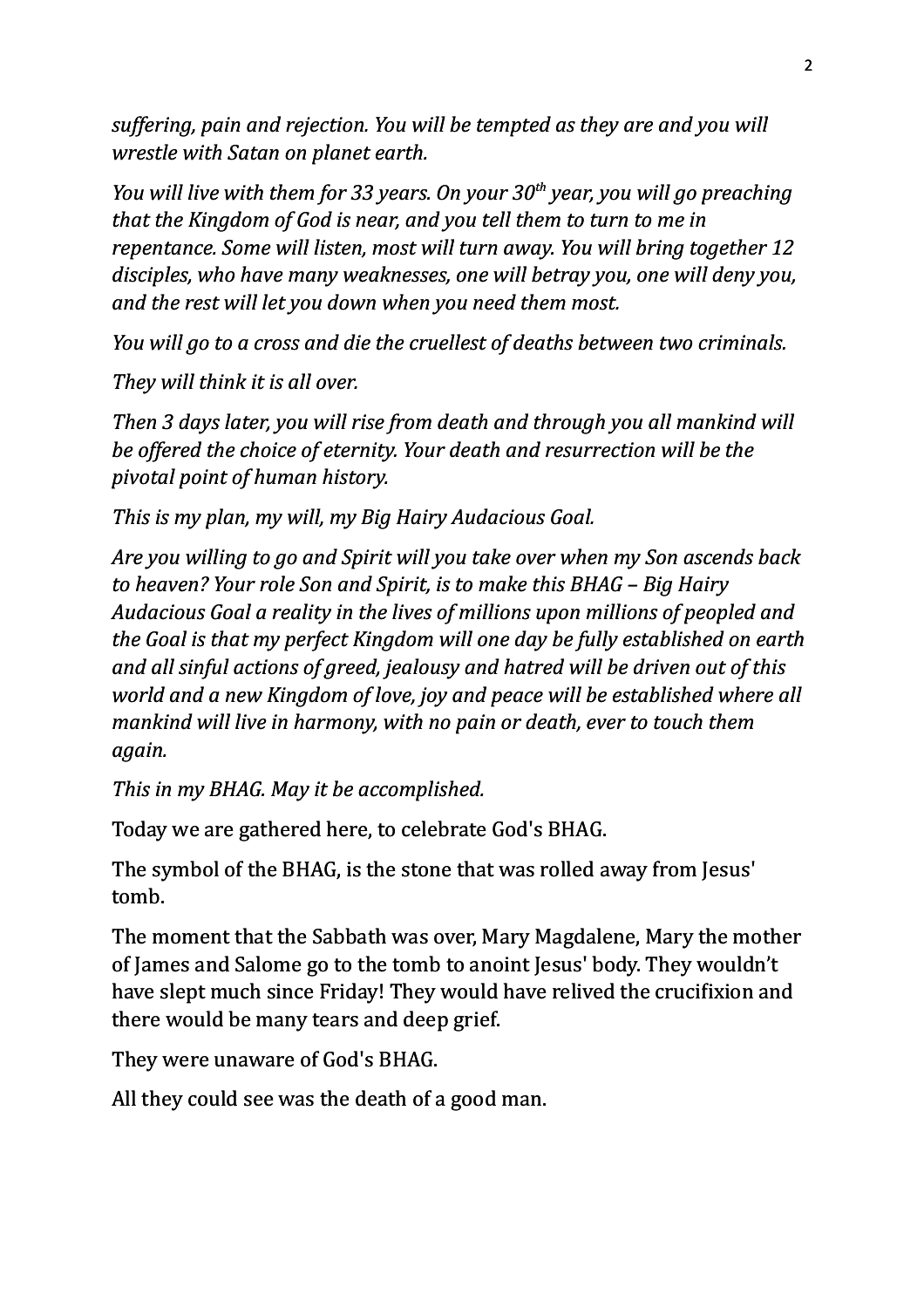But wild horses would not stop them being at Jesus' tomb. They had important business to anoint his body with spices and their first opportunity according to Jewish law was after the Sabbath.

Pilate gave orders to make the tomb as secure as possible, and he has a guard watching over it! There was no way this stone was going to be moved, and there was no way that anyone would interfere with the body in the tomb!

Pilate puts his seal upon the stone. This was Empire business!

On route to the tomb, the women suddenly thought, how on earth are we going to move the stone from the tomb, who is going to move it? The stone would be like a large mill stone  $-2$  tons in weight!

It would take considerable strength and energy to move it. It was certainly beyond three grieving ladies.

Mark has included in his narrative, this little detail...*Who is going to move the stone?*

In that one thought, is our human response to death and suffering. Who is going to change things? There is no way possible! It is beyond us!

Like those three-grieving women, we all face our own challenges in life. Some of us get it harder than others, but at some point, we will meet with a problem, which will be like the stone in front of the tomb. How are we going to move it?

It is large, it is heavy, it is unmovable! We cannot see a way.

Humanly speaking there was no way! The stone blocks the way!

When we look around the world and we see the situation in Ukraine, we may well ask, how is this going to change? How can the stone be rolled away?

When we consider the situation that our churches are finding themselves in, reduction in ministries, reduction in buildings, how can this be changed?

The answer is simply this. Humanly speaking, it can't be! There is no human way that these things can change.

## **Hymn 426 - All heaven declares**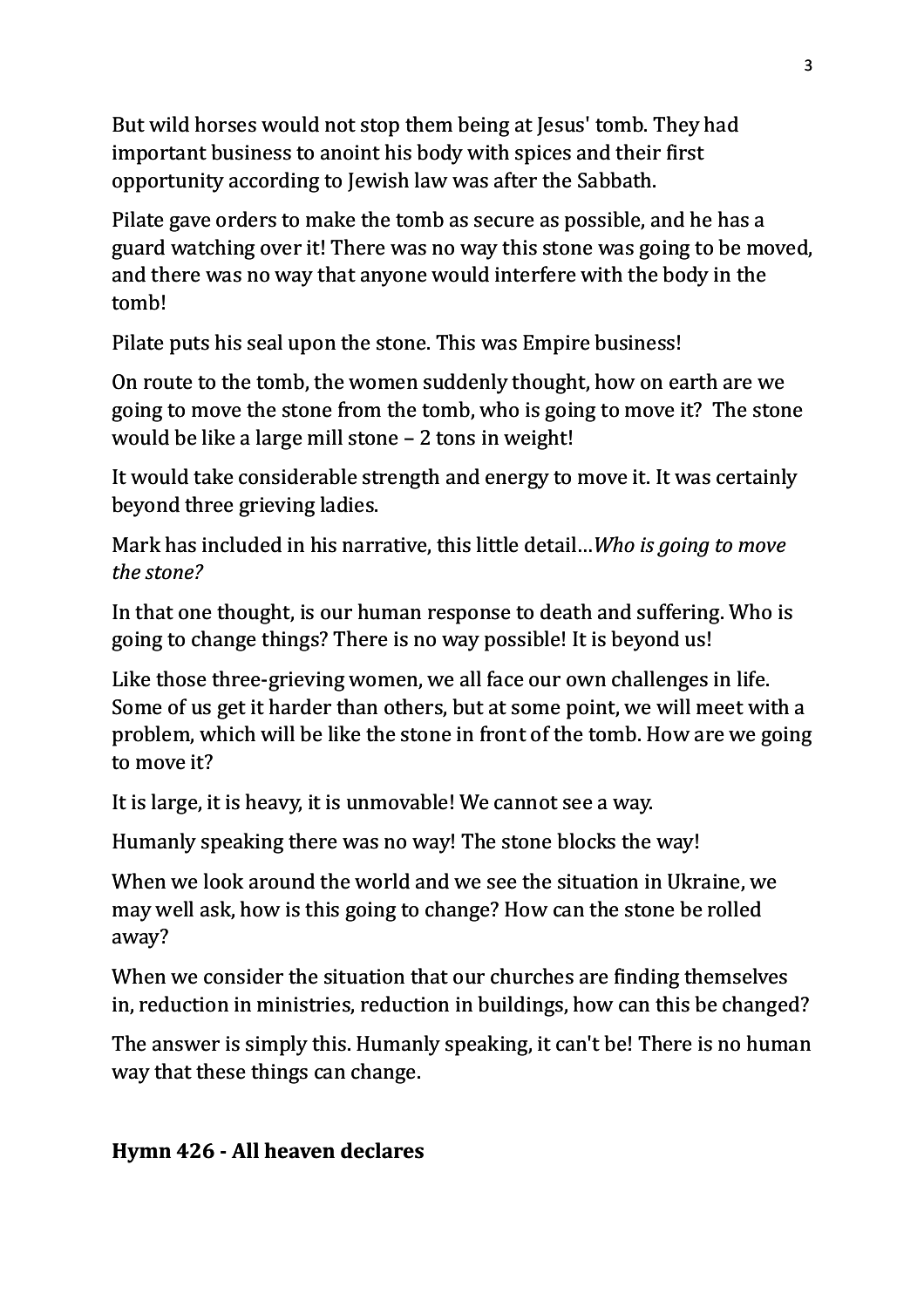## **Reading – Mark 16 v4-8**

1989 was the year that the Berlin wall came down and 10 East European nations were released from Communist rule. Historians will cite many reasons for this change. However, one factor is often overlooked and that is a prayer meeting in Leipzig.

For 40 years the church in East Germany had been seeking to be good citizens while praying for better things. They had cared for the poor and met to pray and worship. Since 1982 Pastor Christian Führer had been gathering a few dozen people in his church to pray. Seven years later four churches were holding weekly prayer meetings and the numbers began to grow attracting ordinary citizens. After the meeting candlelit marches throughout the city took place. The media in the West picked it up and the communist authorities debated how they could stamp it out. The secret police phoned in death threats and roughed up some of the marchers. But the crowds kept coming, over 50,000.

On 9<sup>th</sup> October 1989 police and army units moved into Leipzig. People feared a massacre and hospital emergency rooms were cleared. Honecker, the East German leader, gave permission to use force, but the prayer meeting and the march went ahead. 70,000 people marched, the following Monday 120,000 and a week later 500,000 were on the streets. By November one million people marched in East Berlin. They were peace and prayer marches.

Then the unheard-of happened. People started crossing to West Berlin and the police stood by without a shot being fired. The Berlin Wall and all it symbolised had crumbled.

In our Gospel story today, v4, "But when they looked up, they saw that the stone, which was very large, had been rolled away."

## When they looked up!

Was he alluding to the fact that when we look up our problems begin to change? When we look up to God, look up and beyond ourselves...beyond our fears and tears...we see that there is a way, a way beyond human control. God's way! God's Big Hairy Audacious Goal of saving this world!

The psalmist once wrote, "When I consider the works of your hands...the moon and the stars that you have set in place...in other words, when I look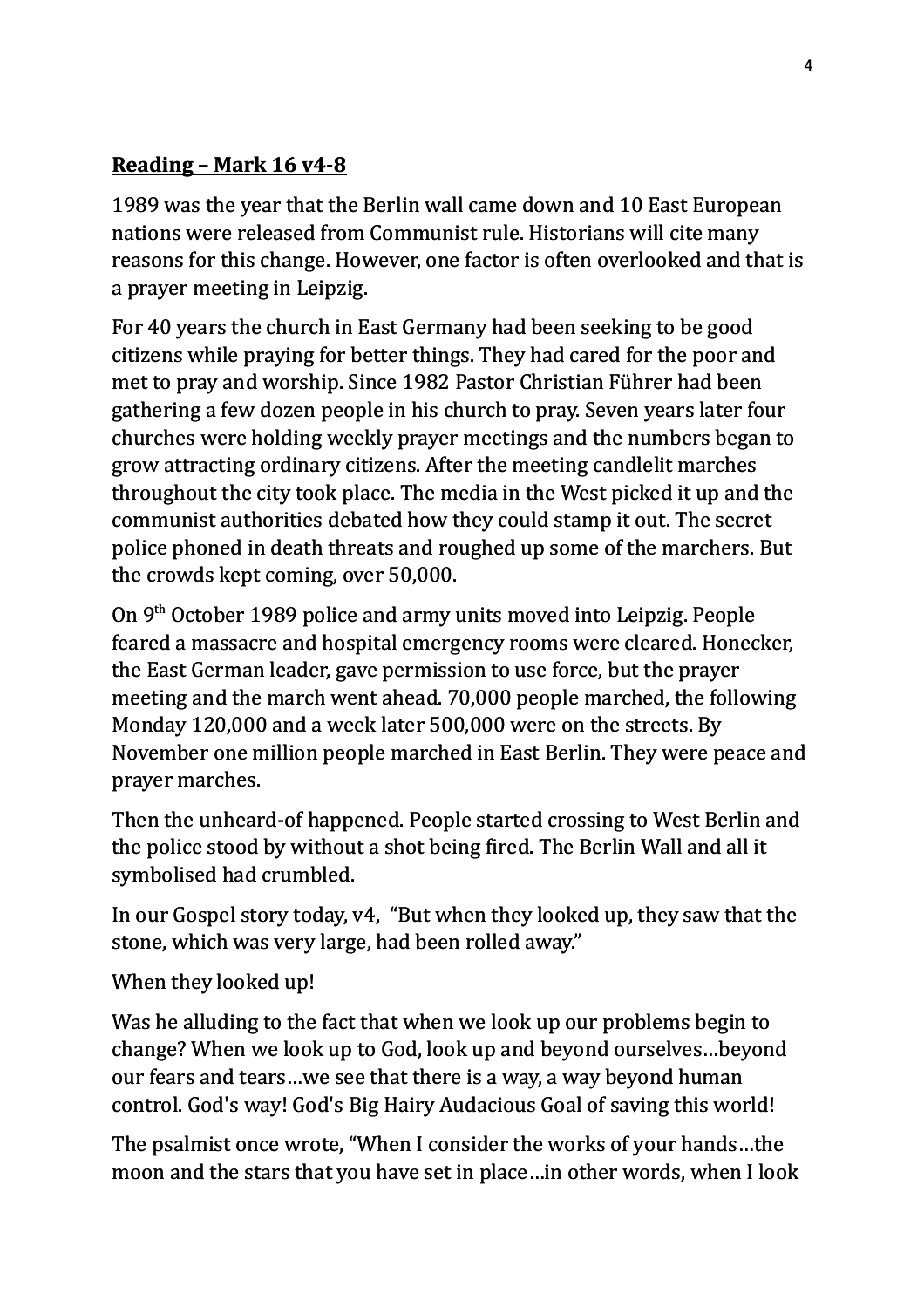up..... and then he sees the elevated position that God has given to humans, we are crowned with glory and honour..."

When we look up, we begin to see ourselves as God sees us...His children, His beloved...His people. We see ourselves as part of God's great plan!

The Gospel story invites us all to look up, and see who you are in God's sight. Look up, for He has overcome sin and death for you and me through the cross.

When we look up to God, our situation can and will change, for suddenly we invite the Eternal God into our story and to walk with us.

He can make a way where there is no way, for he enters into our situation.

That's what Easter is about! Looking up and trusting in God.

He can roll away the largest obstacles; he can change the most difficult of situations.

This is the Easter Message. God enters into the most difficult challenge that we face in life – death! He transforms death into life. This is God's BHAG!

This is the Easter story. God becomes man and enters our time and space to enable us to cope with life and to face the challenges and to go forward trusting him.

The stone being rolled away, is the most spectacular story that we will ever hear. It is the greatest moment in human history. It is far bigger than man walking on the moon or the splitting of the atom, pretty spectacular things, as they are, but the stone being rolled away surpasses them all, because it is God's way, it marks the beginning of eternal life.

Christ has been raised to eternal life, so will we!

Isn't that good news this Easter Sunday!

The stone has been rolled away, once and for all and all that we have to do is enter the story...enter the tomb. Go deeper and discover for yourself that the stone has been rolled away.

Willie Barkley writes, "The Christian life is not the life of a person who knows about lesus, but the life of a person who knows lesus. There is all the difference in the world between knowing about a person and knowing a person...He writes, the greatest theologian in the world who knows